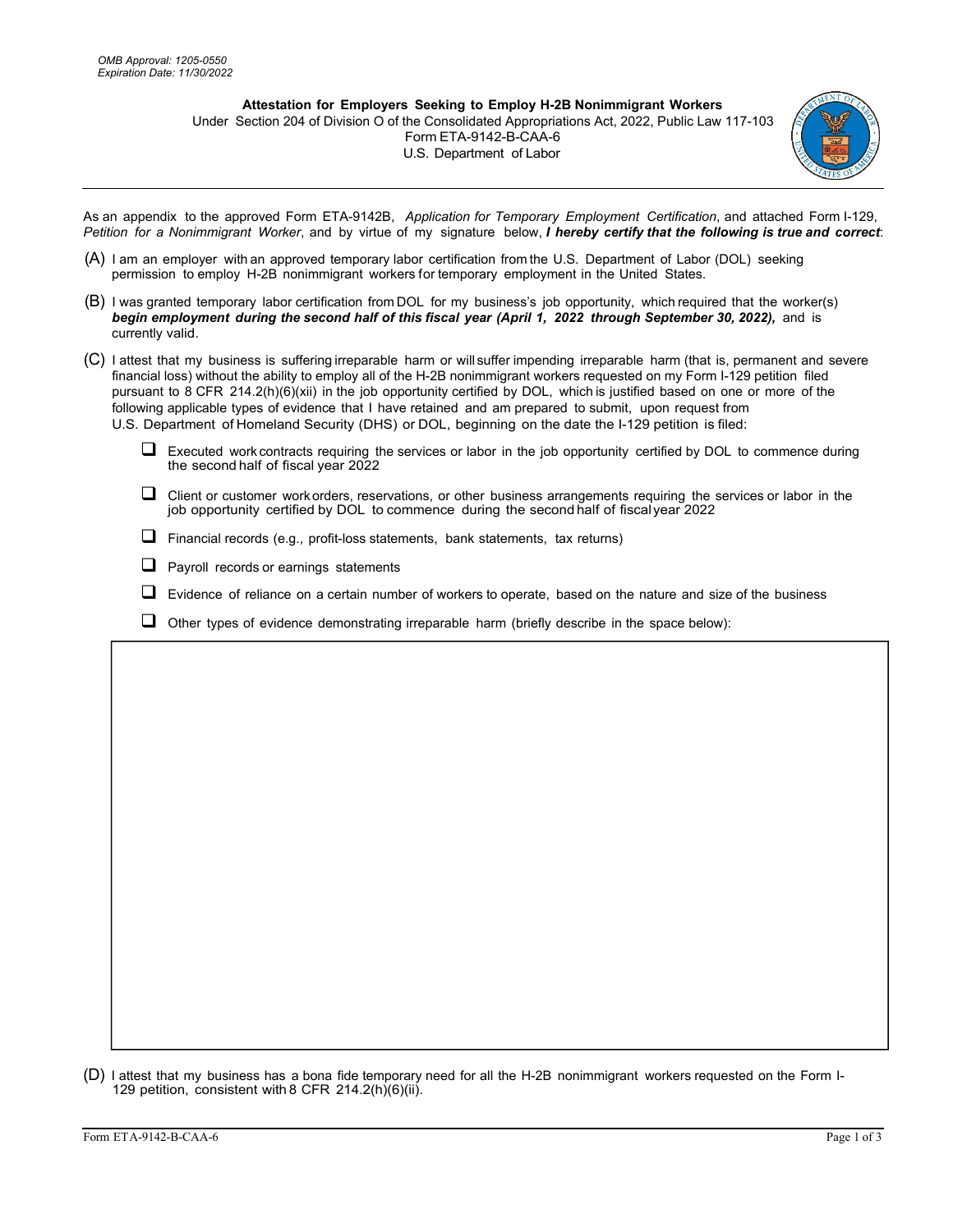**Attestation for Employers Seeking to Employ H-2B Nonimmigrant Workers**  Section 204 of Division O of the Consolidated Appropriations Act, 2022, Public Law 117-103 Form ETA-9142-B-CAA-6 U.S. Department of Labor



- (E) If I submit the Form ETA-9142B-CAA-6 and I-129 petition to DHS 30 or more days after the start date of work, as shown on my approved temporary labor certification from DOL, I will complete a new assessment of the United States labor market, as follows:
	- E1. Not later than the next business day after submitting the I-129 petition for H-2B worker(s), I will place a new job order for the job opportunity with the State Workforce Agency (SWA) serving the area of intended employment, following all applicable SWA instructions for posting job orders, with the job assurances and contents set forth in 20 CFR 655.18 for recruitment of U.S. workers at the place of employment. Additionally, I will provide the SWA with the unique identification number shown on my approved Form ETA-9142B as evidence that the job order is being placed in connection with my previously approved temporary labor certification, ensure the job order remains posted for at least 15 calendar days, and agree to receive applications in all forms allowed by the SWA, including online applications;
	- E 2. During the period of time the SWA is actively circulating the job order for intrastate clearance, I will contact, by email or other available electronic means, the nearest comprehensive American Job Center (AJC) serving the area of intended employment where workwill commence or, if a comprehensive AJC is not available, the nearest affiliate AJC serving the area of intended employment where workwill commence, request staff assistance advertising and recruiting qualified U.S. workers for the job opportunity, and provide to the AJC the unique identification number associated with the job order placed with the SWA or, if unavailable, a copy of the job order;
	- E 3. During the period of time the SWA is actively circulating the job order for intrastate clearance, I will contact, by mail or other effective means my former U.S. workers, including those workers who were furloughed or laid off, during the period beginning January 1, 2020, until the date the I-129 petition is submitted to DHS, who were employed in the occupation at the place of employment (except those who were dismissed for cause or who abandoned the worksite). I will disclose the terms of the job order to these workers, and I will solicit all workers described above to return to the job. I will make this contact and provide the disclosures required by this paragraph in a language understood by the worker, as necessary or reasonable;
	- E.4. During the period of time the SWA is actively circulating the job order for intrastate clearance, I will provide a copy of the job order to the bargaining representative of my employees in the occupation and area of intended employment, consistent with 20 CFR 655.45(a), or if there is no bargaining representative, I will post the job order in the places and manner specified in 20 CFR 655.45(b). I will make this contact and provide the disclosures required by this paragraph in a language understood by the worker, as necessary or reasonable;
	- E.5. Where the occupation or industry is traditionally or customarily unionized, during the period of time the SWA is actively circulating the job order for intrastate clearance, I will contact (by mail, email or other effective means) the nearest American Federation of Labor and Congress of Industrial Organizations office covering the area of intended employment and provide written notice of the job opportunity, by providing a copy of the job order placed pursuant to 20 CFR 655.65 (a)(5)(i), and request assistance in recruiting qualified U.S. workers for the job opportunity; and
	- E 6. I will hire any qualified and available U.S. worker who applies or is referred for the job opportunity until the date on which the last H-2B worker departs for the place of employment, or 30 days after the last date on which the SWA job order is posted, whichever is later. I understand that consistent with 20 CFR 655.40(a), applicants can be rejected only for lawful job-related reasons.
- (F) I attest that my business will comply with all Federal, State, and local employment-related laws and regulations, including, where applicable, health and safety laws and laws related to COVID-19 worker protections, any right to time off or paid time off for COVID-19 vaccination, or to reimbursement for travel to and from the nearest available vaccination site, and will notify any H-2B workers approved under the supplemental cap, in a language the workers understand as necessary and reasonable, that all persons in the United States, including nonimmigrants, have equal access to COVID-19 vaccines and vaccine distribution sites.
- (G) I attest that each of the workers I request and/or instruct to apply for a visa under this petition, whether currently named or unnamed, have been issued an H-2B visa or were otherwise granted H-2B status during one of the last three (3) fiscal years (Fiscal Years 2019, 2020, or 2021), unless this petition, as indicated in Box #5 below , requests a national(s) of El Salvador, Guatemala, Honduras, or Haiti who is not subject to a returning worker requirement, consistent with 8 CFR 214.2(h)(6)(xii)(A)(*2*).